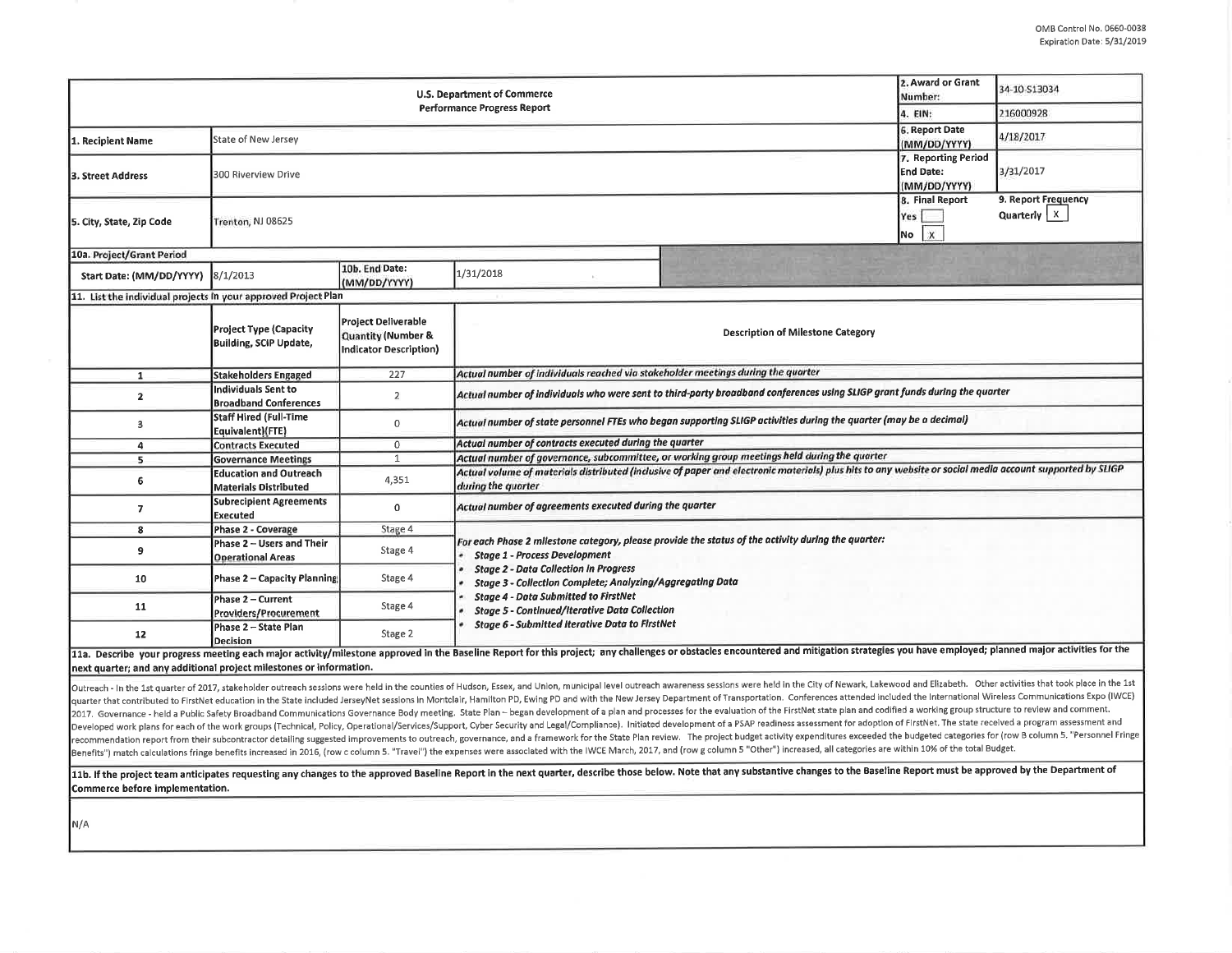11c. Provide any other information that would be useful to NTIA as it assesses this project's progress.

The New Jersey Office of Homeland Security and Preparedness has begun Phase 1(a) of outreach that focuses on large (population) jurisdictions. The state is also planning a county-by-county outreach to discuss the implicati received.

11d. Describe any success stories or best practices you have identified. Please be as specific as possible.

N/A

12. Personnel 12a. If the project is not fully staffed, describe how any lack of staffing may impact the project's time line and when the project will be fully staffed.

Project is fully staffed.

| 12b. Staffing Table - Please include all staff that have contributed time to the project. Please do not remove individuals from this table. |                               |                |                                                                                                                                                       |                      |                               |                   |                 |                                         |                                       |  |  |
|---------------------------------------------------------------------------------------------------------------------------------------------|-------------------------------|----------------|-------------------------------------------------------------------------------------------------------------------------------------------------------|----------------------|-------------------------------|-------------------|-----------------|-----------------------------------------|---------------------------------------|--|--|
| Job Title                                                                                                                                   | FTE%                          |                | <b>Project (s) Assigned</b>                                                                                                                           |                      |                               |                   |                 |                                         |                                       |  |  |
| Interoperable Communications<br>Bureau Chief                                                                                                | 100%                          |                | Programmatic direction for all Public Safety broadband projects and Point of Contact for FirstNet/SLIGP                                               |                      |                               |                   |                 |                                         |                                       |  |  |
| <b>Public Safety Broadband</b><br>Administrative Planner                                                                                    | 100%                          |                | Assist in planning programmatic direction for all Public Safety broadband projects and Point of Contact for FirstNet/SLIGP                            |                      |                               |                   |                 |                                         |                                       |  |  |
| Program Manager                                                                                                                             | 0%                            |                | Programmatic direction for all Public Safety broadband projects and Point of Contact for FirstNet/SLIGP                                               |                      |                               |                   |                 |                                         |                                       |  |  |
| Assistant Program Manager                                                                                                                   | 60%                           |                | The Public Safety Broadband Technical Manager duties and responsibilities include assisting in the delivery of SLIGP outreach and education sessions  |                      |                               |                   |                 |                                         |                                       |  |  |
| Senior Technician                                                                                                                           | 60%                           |                | The Public Safety Broadband Technician duties and responsibilities include assisting in the delivery of SLIGP outreach and education sessions         |                      |                               |                   |                 |                                         |                                       |  |  |
| Outreach Director                                                                                                                           | 0%                            |                | Director of NJ OIT outreach including SLIGP                                                                                                           |                      |                               |                   |                 |                                         |                                       |  |  |
| <b>Fiscal Manager/Fiscal</b>                                                                                                                |                               |                | Supports SLIGP efforts and Interfaces with OIT for drawdown and other roles. State staff contribute to the project however; their time is not charged |                      |                               |                   |                 |                                         |                                       |  |  |
| Specialists                                                                                                                                 | 0%                            | to the budget. |                                                                                                                                                       |                      |                               |                   |                 |                                         |                                       |  |  |
| <b>GIS Specialist</b>                                                                                                                       | 0%                            |                | State staff contribute to the project however; their time is not charged to the budget.                                                               |                      |                               |                   |                 |                                         |                                       |  |  |
| NJ OHSP Chief of Staff                                                                                                                      | 0%                            |                | State staff contribute to the project however; their time is not charged to the budget.                                                               |                      |                               |                   |                 |                                         |                                       |  |  |
| Outreach Coordinator                                                                                                                        | 0%                            |                | State staff contribute to the project however; their time is not charged to the budget.                                                               |                      |                               |                   |                 |                                         |                                       |  |  |
| <b>SWIC</b>                                                                                                                                 | 0%                            |                | State staff contribute to the project however; their time is not charged to the budget.                                                               |                      |                               |                   |                 |                                         |                                       |  |  |
| 13. Subcontracts (Vendors and/or Subrecipients)                                                                                             |                               |                |                                                                                                                                                       |                      |                               |                   |                 |                                         |                                       |  |  |
| 13a. Subcontracts Table - Include all subcontractors. The totals from this table must equal the "Subcontracts Total" in Question 14f.       |                               |                |                                                                                                                                                       |                      |                               |                   |                 |                                         |                                       |  |  |
| Name                                                                                                                                        | <b>Subcontract Purpose</b>    |                | Type<br>(Vendor/Subrec.)                                                                                                                              | RFP/RFQ Issued (Y/N) | Contract<br>Executed<br>(Y/N) | <b>Start Date</b> | <b>End Date</b> | <b>Total Federal Funds</b><br>Allocated | <b>Total Matching Funds Allocated</b> |  |  |
| Jennifer Nugent                                                                                                                             | <b>Project Management</b>     |                |                                                                                                                                                       | Y                    | Y                             | 1/1/2016          | 1/31/2018       | \$622,800.00                            | \$0.00                                |  |  |
| Ken Boley Computer Aid                                                                                                                      | Governance Support            |                | <b>Vendor</b>                                                                                                                                         | ٧                    | Y                             | 8/31/2015         | 9/30/2016       | \$35,880.78                             | \$0.00                                |  |  |
| Afeite Dadja                                                                                                                                | <b>Broadband SME</b>          |                | Vendor                                                                                                                                                | Y                    | Y                             | 1/1/2016          | 9/30/2016       | \$225,800.64                            | \$0.00                                |  |  |
| Scott Kloss                                                                                                                                 | Outreach Specialist           |                | Vendor                                                                                                                                                | Y                    | v                             | 1/1/2016          | 10/15/2016      | \$276,020.00                            | \$0.00                                |  |  |
| LaSheita Thomas                                                                                                                             | <b>Grant Management</b>       |                | Vendor                                                                                                                                                | Y                    | Y                             | 4/25/2016         | 1/31/2018       | \$258,201.00                            | \$0.00                                |  |  |
| LaSheita Thomas                                                                                                                             | <b>Administrative Support</b> |                | Vendor                                                                                                                                                | Υ                    | Y                             | 4/25/2016         | 1/31/2018       | \$258,201.00                            | \$0.00                                |  |  |
| TBD                                                                                                                                         | Data Gathering Services       |                | Vendor                                                                                                                                                | Y                    | N                             | 6/1/2016          | 9/30/2016       | \$0.00                                  | \$0.00                                |  |  |
| Mission Critical Partners, Inc.                                                                                                             | <b>Requirement Assessment</b> |                | Vendor                                                                                                                                                | Y                    | v                             | 9/27/2016         | 1/31/2018       | \$996,629.58                            | \$0.00                                |  |  |
| 13b. Describe any challenges encountered with vendors and/or subrecipients.                                                                 |                               |                |                                                                                                                                                       |                      |                               |                   |                 |                                         |                                       |  |  |
|                                                                                                                                             |                               |                |                                                                                                                                                       |                      |                               |                   |                 |                                         |                                       |  |  |
| N/A                                                                                                                                         |                               |                |                                                                                                                                                       |                      |                               |                   |                 |                                         |                                       |  |  |